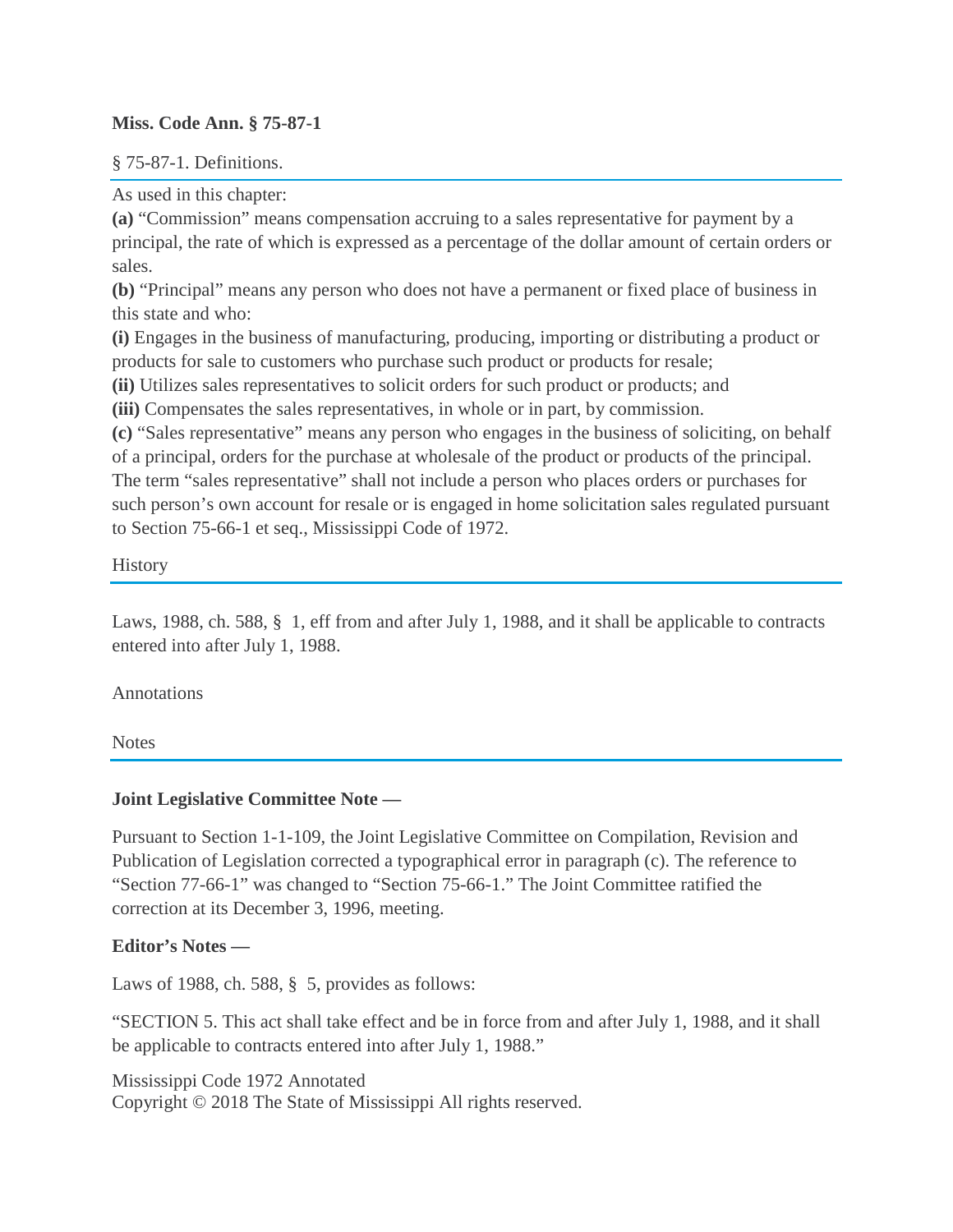§ 75-87-3. Sales representative contract to set forth means by which commissions shall be computed and paid.

Whenever any principal enters into an oral or written contract with a sales representative for services to be rendered within this state and the contemplated method of compensation of the sales representative involves a commission, the contract shall set forth the means by which the commission shall be computed and paid.

**History** 

Laws, 1988, ch. 588, § 2, eff from and after July 1, 1988, and it shall be applicable to contracts entered into after July 1, 1988.

Mississippi Code 1972 Annotated Copyright © 2018 The State of Mississippi All rights reserved.

§ 75-87-5. Commissions due and payable within 21 days of termination of sales representative's contract.

Whenever the contract between a sales representative and any principal is terminated, all commissions due the sales representative by the principal shall be due and payable within twenty-one (21) days of such termination.

**History** 

Laws, 1988, ch. 588, § 3, eff from and after July 1, 1988, and it shall be applicable to contracts entered into after July 1, 1988.

Mississippi Code 1972 Annotated Copyright © 2018 The State of Mississippi All rights reserved.

§ 75-87-7. Action to recover commissions; triple commissions; attorney fees.

Any principal who fails to timely pay the sales representative as provided in Section 75-87-5, shall be liable to the sales representative in a civil action for up to triple the commissions due to the sales representative, plus reasonable attorney's fees and costs.

**History** 

Laws, 1988, ch. 588, § 4, eff from and after July 1, 1988, and it shall be applicable to contracts entered into after July 1, 1988.